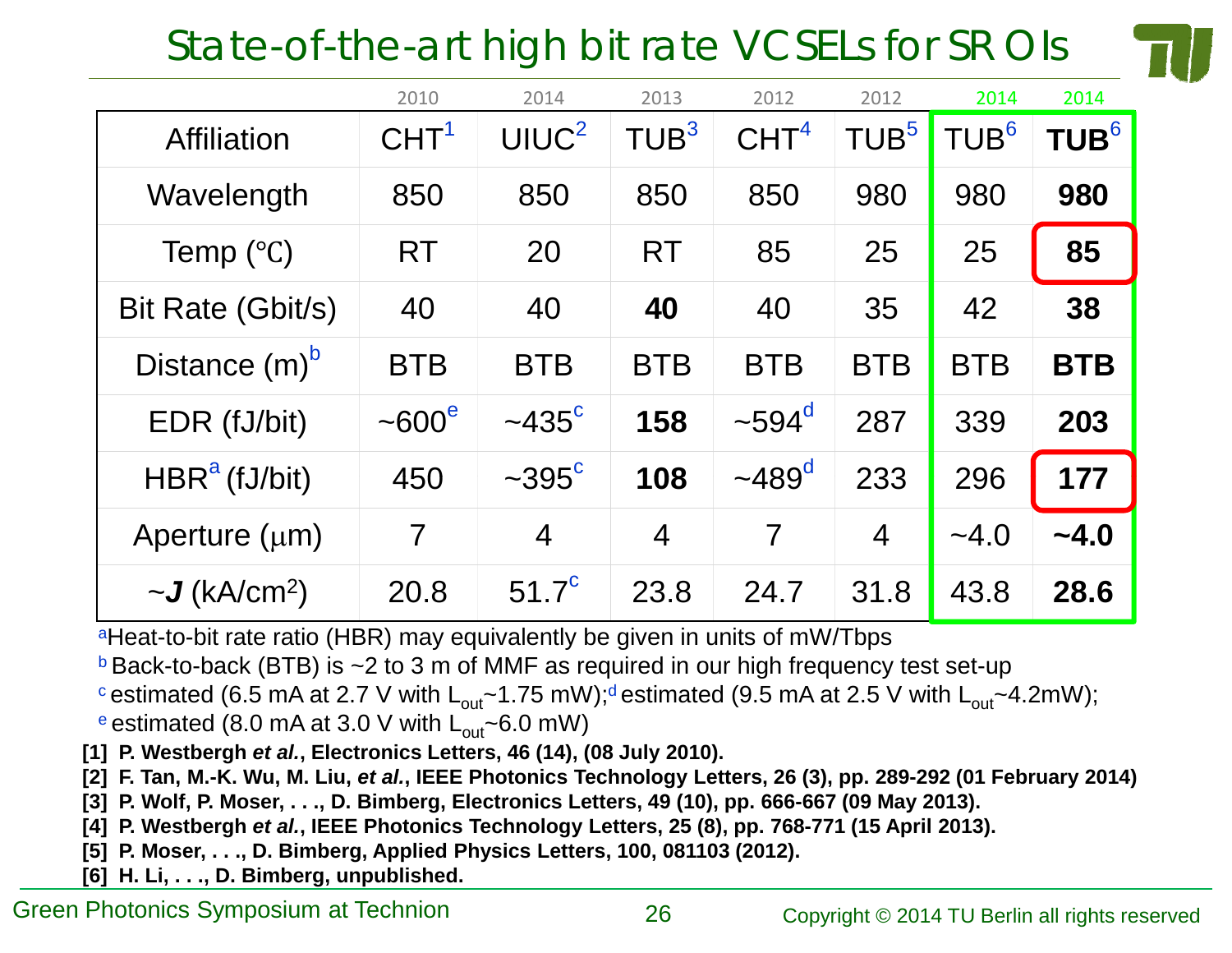#### 980 nm VCSELs to date

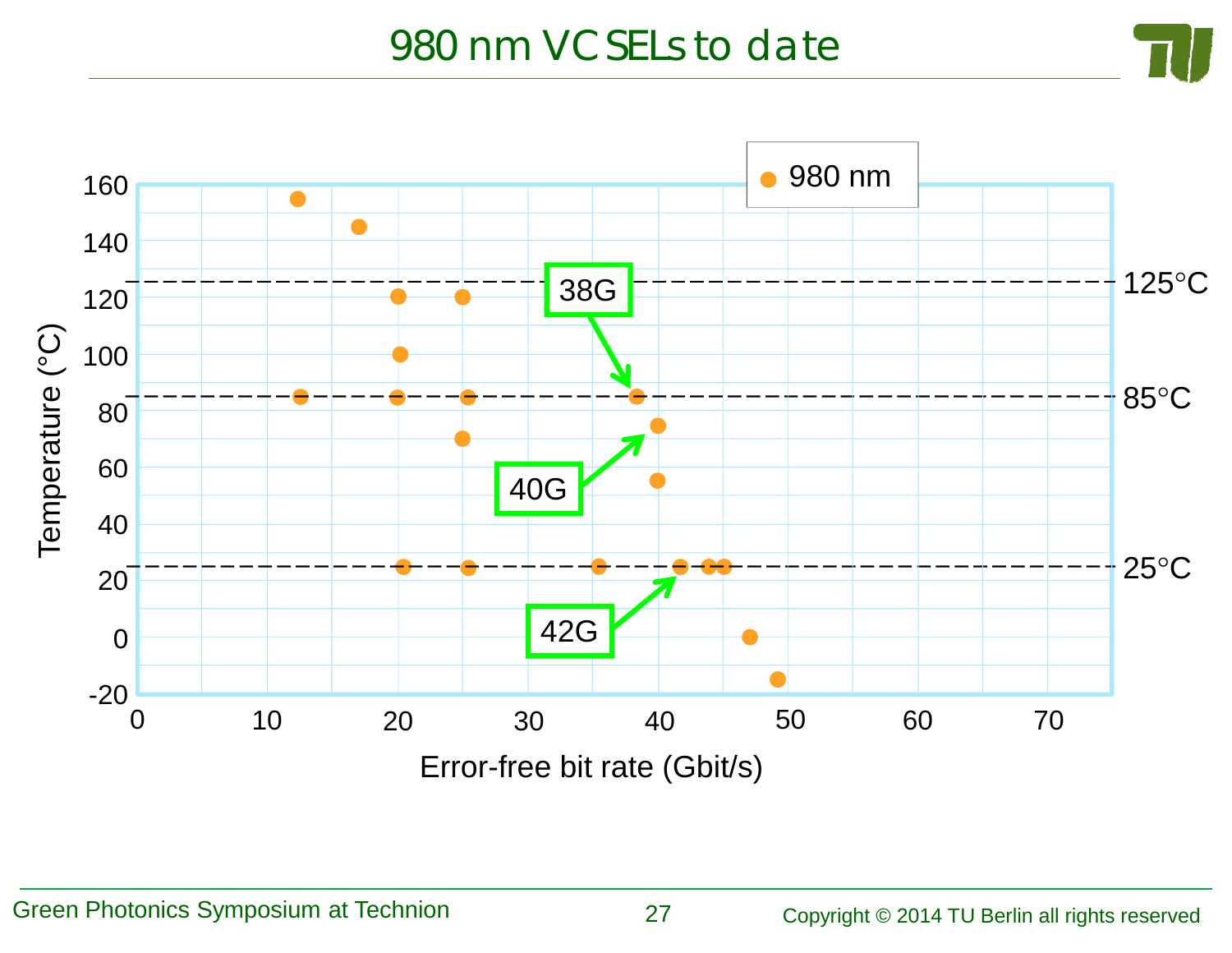## VCSELs to date



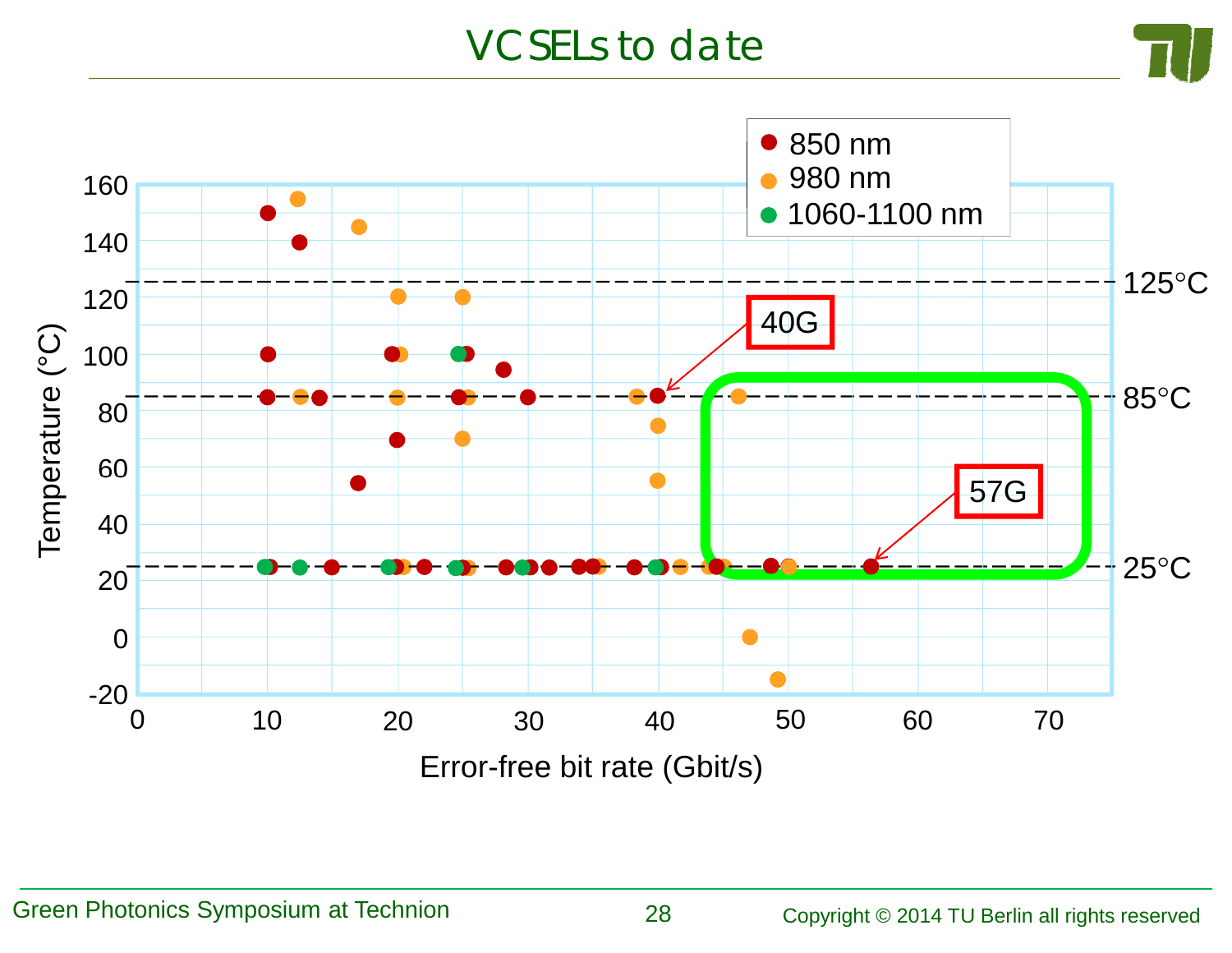## Energy-efficient 980 nm VCSELs



800 fJ/bit (40G)  $\bullet$ 

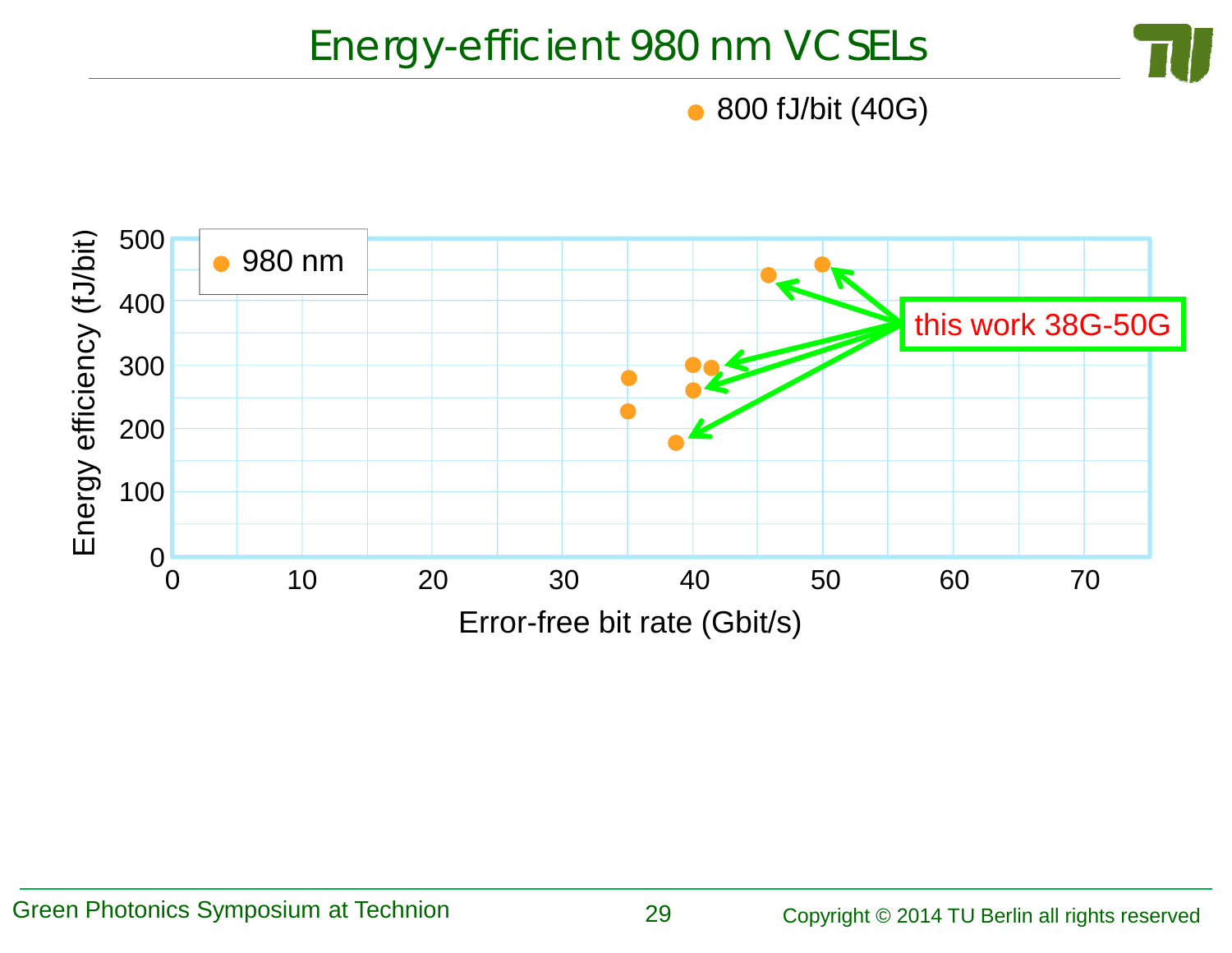# VCSEL energy efficiency vs. bit rate

non-return-to-zero (NRZ) modulation

800 fJ/bit (40G)



"error-free" (typically BER <1E-12) back-to-back or across MMF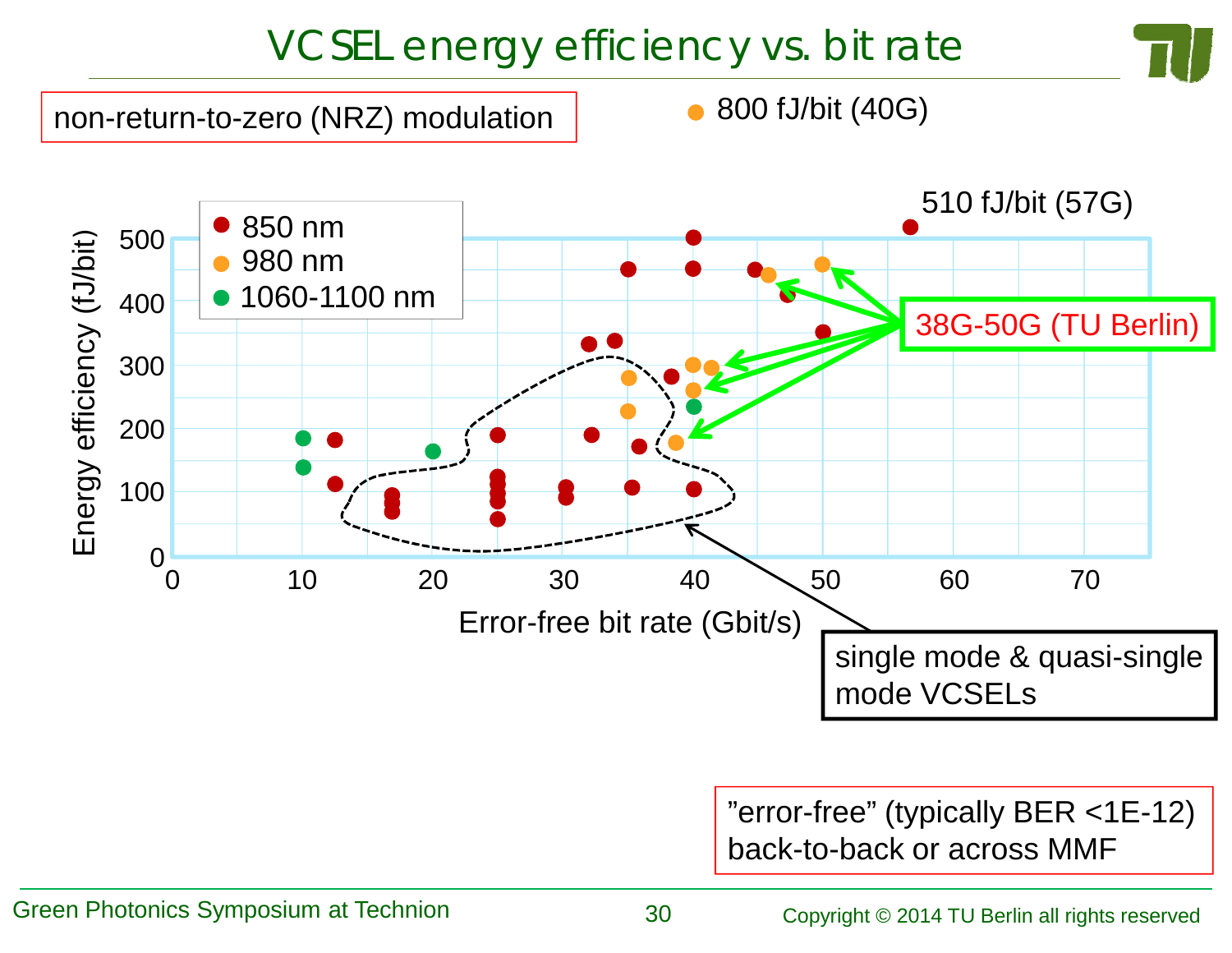## **850 nm VCSELs**

- 56 fJ/bit at 25°C (BTB)
- 25 Gbit/s at 25°C (BTB)
- simultaneous high bit rate and energy efficiency
- 25 Gbit/s at 100 fJ/bit at 25°C (1 km)
- 30 Gbit/s at 85 fJ/bit at 25°C (500 m)
- 40 Gbit/s at 119 fJ/bit at 25°C (50 m)
- simultaneous high bit rate, energy efficiency, & record MMF distance

## **Our single-mode (and quasi-SM) VCSELs . . .**

- are more energy-efficient than similar multimode (MM) VCSELs
- require less received optical power (ROP) for error-free detection than our MM devices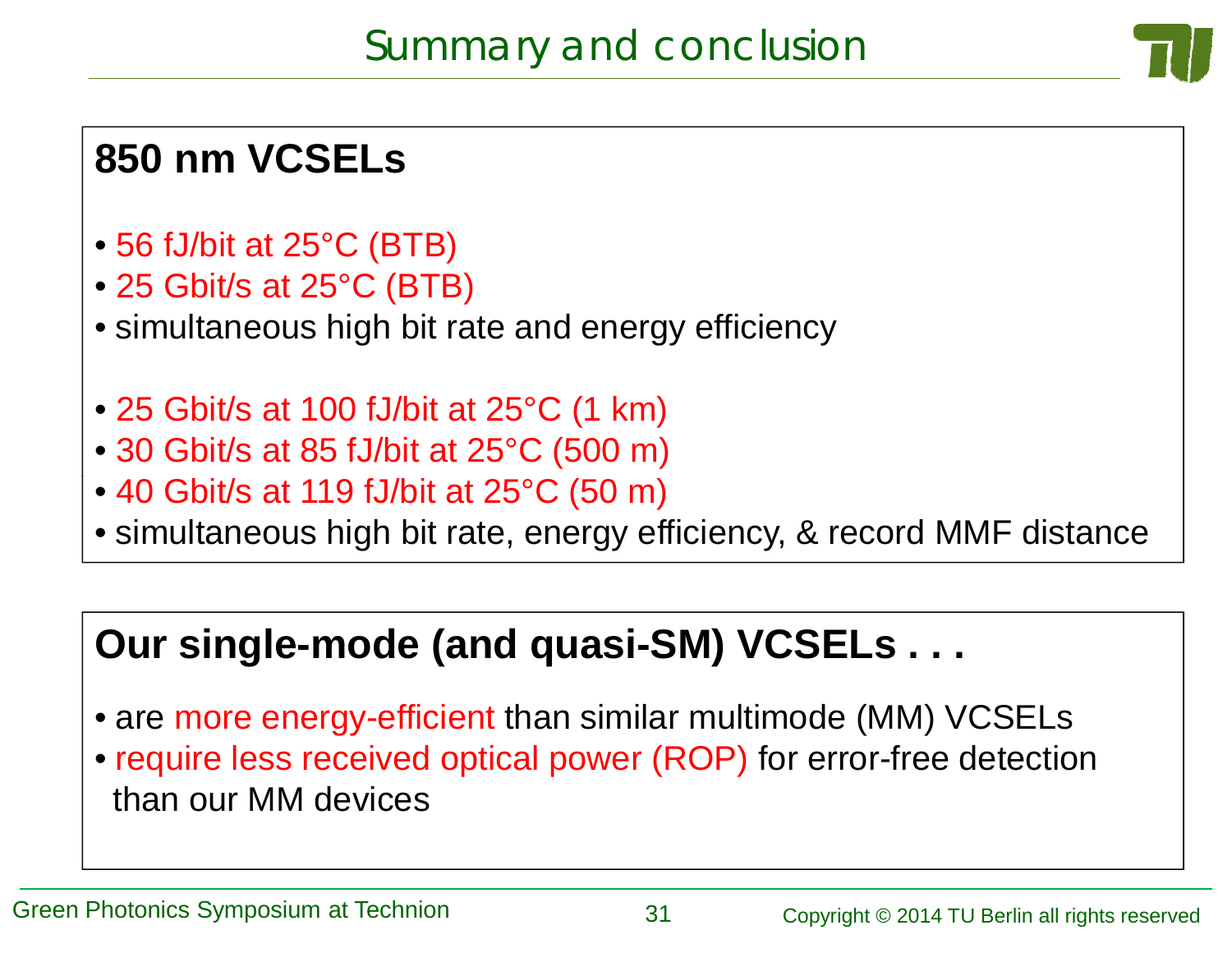### **980 nm VCSELs**

- 177 fJ/bit (BTB; ~5 m MMF)
- 38 Gbit/s at 85°C (BTB)
- 40 Gbit/s at 75°C (BTB)
- 42 Gbit/s at 25°C (BTB)
- simultaneous high bit rate, energy efficiency, & temperature stability
- 46 Gbit/s at 85°C (BTB)
- 50 Gbit/s at 25°C (BTB)

#### **With epi and processing refinements we anticipate . . .**

• ≥ 50 Gbit/s with ≤ 100 fJ/bit at 980 nm

• ~950-1090 nm VCSELs will be the preferred VCSEL for very-shortreach and ultra-short-reach energy efficient optical interconnects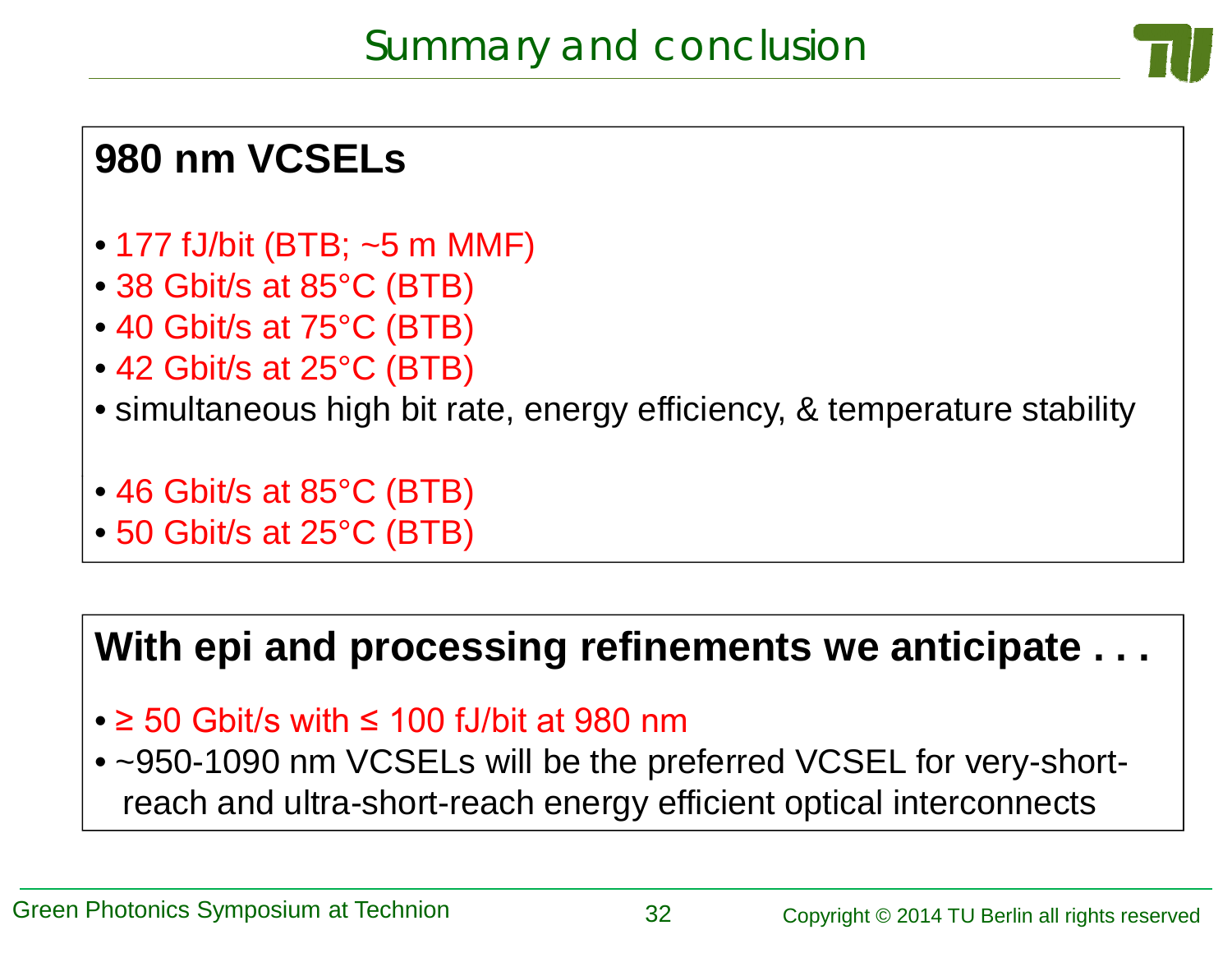Copyright © 2014 TU Berlin all rights reserved



# **We thank . . .**



M. Geen, A. Joel . . . for epitaxial growth



http://www.u2t.com/

A. Umbach . . . for providing to us a Berlin, Germany prototype 980 nm photoreceiver



Sonderforschungsbereich 787 (SFB 787) Collaborative Research Centre